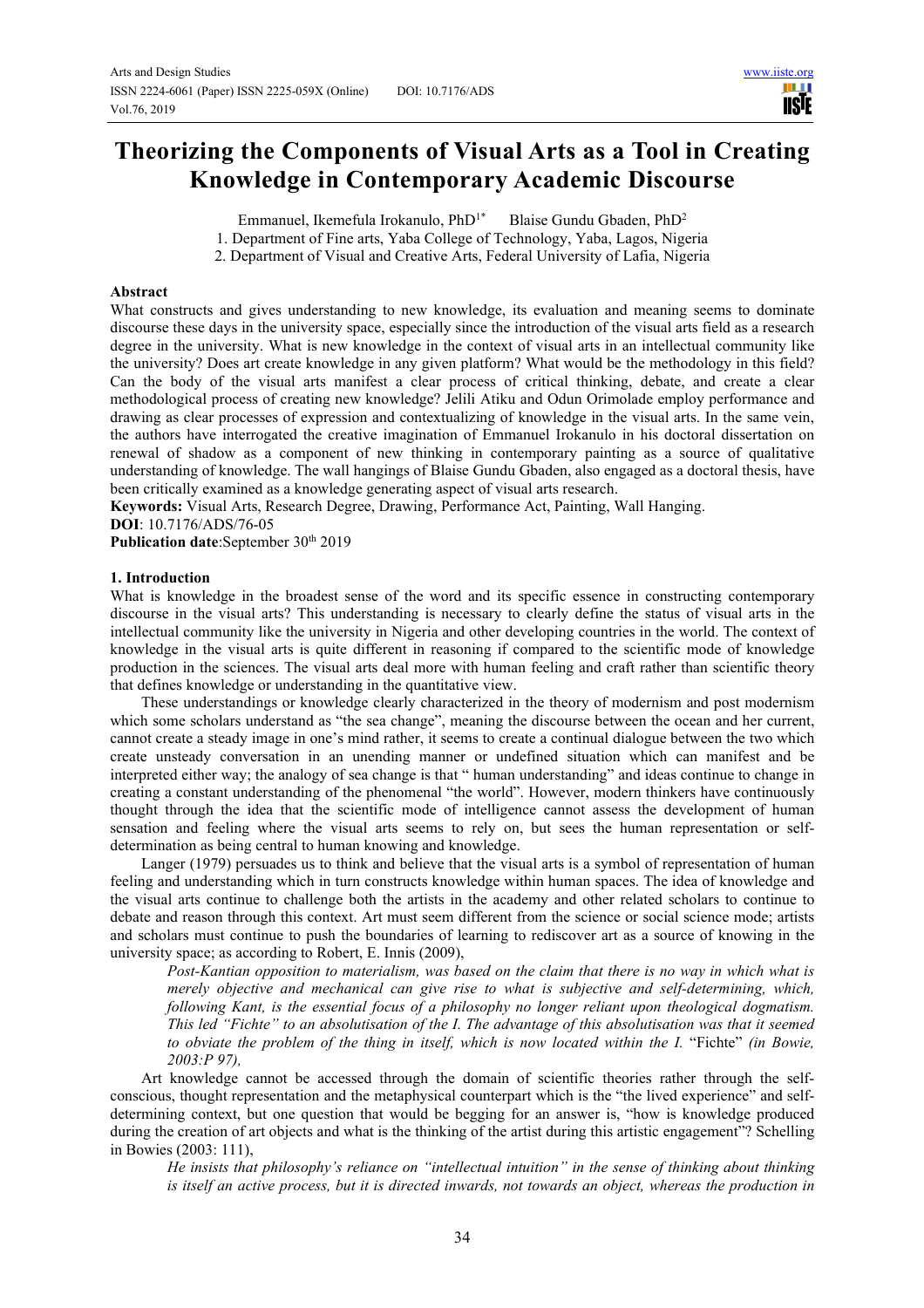*art is directed inwards, not to reflect the unconscious through products. Art therefore becomes the document and organ of philosophy, turning what otherwise must remain inaccessible to us into intuitable object.* 

Looking for a reason why art can be considered as one of the knowledge production platforms is perhaps to understand the meaning and definition of Knowledge in itself. According to Elliot (2008 P3) understanding depends really on the technique one has undertaken and the complexity of the problem one pursues. Even the word knowledge may be regarded as a difficult word to define in terms of the visual arts and perhaps the voluptuous bodies against decomposed elements of modern paintings and other forms of the visual arts, which the entire modernism has created difficulty for us in articulating its meaning and purpose to modernity and human development. Knowledge is a term of a noun, knowing is a verb. And knowing may be a much more appropriate description of the processes of inquiry made in pursuit of a problem that will not yield to a set of rigid answers. Inquiry always yields tentative conclusions rather than permanently nailing down the facts. The question, what knowledge is in terms of visual arts, and what it is in the general term is the focus of this article. The second idea is to understand what constitutes knowledge in a "university space". University is a place where knowledge is sought for, reconstructed and given a new meaning and understanding using certain data to determine the logic behind the new idea. Can the elements of visual arts and her properties make sense in this context?

The idea that art can constitute a body of knowing characterized the philosophical theories of Schelling, Novalis, Holderlin and Nietzsche. In more recent times, this thinking and debate have characterized contemporary philosophy and literature. Arguments for and against have spurred on further questions about how we can learn from the arts.

This question of knowledge and the visual arts provokes debate among the visual arts scholars in the university today. This contest should not be surprising since the subject matter opens onto fundamental questions regarding values in education, definition of subject areas, and the concept of knowledge. For example, the polarization of academic and artistic ability, the status of art and design as a form of knowledge; for some scholars, it is questionable and for some others, it is a clear process of understanding and imagination.

### **2. Body of the Argument**

In recent times, a lot of scholars are contemplating the idea of art practice as a process of creating new knowledge in the university space. This thinking does not go down well with some other scholars, who refuse to accept that art practice creates new knowledge with her discourse just like any other discipline in the university. The continual inferring that art creates new knowledge just like any other research discipline in the academia has constructed a lot of theories for and against the assertion by Christopher Fraying (1990), "Thinking through art" in which he insists that there are various contexts in which art practice creates theory, and theory in turn infers knowledge. How is this? Is it with the audience, making sense out of the body of art through their subjective experience of the art object, which of course infers the theory, and seems to satisfy the concept of "propositional knowledge" in the textual aspect? In order to assess this theoretical position, the authors of this paper need to further establish a paradigm to articulate this understanding clearly and, perhaps, to de-colonize the existing mode of thinking toward art.

Therefore, there is a need to focus on the theory of postmodernism as a way of understanding this phenomenon. The premise of postmodernism has shed a great light on the recent issue of knowledge and art practice. As the authors have earlier on stated, modernism and postmodernism are thought by some scholars like Leonard Webster and Mertova Patricie (2009 P 28), as sea change; it is evident of the ever-dynamic changes in the current of change; nothing is static, as ideas evolve, situations emerge from the old to the new. It supports new ideas and fresh exploration of new things around us. It does show that postmodernism is the current platform which the articulation that art practice creates new knowledge is being set for.

What constitutes the theory of postmodernism in art? Postmodernism is a reaction against modernism, which has in the recent times dominated the theory and practice of art. This theory is used to conceptualize challenges and changes to the established structures and belief theories in Western culture since the twentieth century. In this thinking, the authors examine the art practice within and outside the university and determines its role as an instrument of sociological communication in which knowing is created through the representational object of art and sees how much such ideas invent new knowledge within the body of art and aesthetics. Within this context the alternative thinking process of postmodernism becomes the platform for such inquiry. In view of this, the authors rely strongly on the multiple perspectives of postmodernism rather than the single story of the previous understanding on knowledge.

The core concepts upon which the authors heavily lean on, in furthering and theorizing that art practice can be a source of knowledge creation within and outside the university space, are the theories of Martin Heidegger (1889-1976), a German philosopher and seminal thinker within the philosophical hermeneutics of the twentieth century who dwells on the theories of "being and time, and being and becoming" within the postmodernist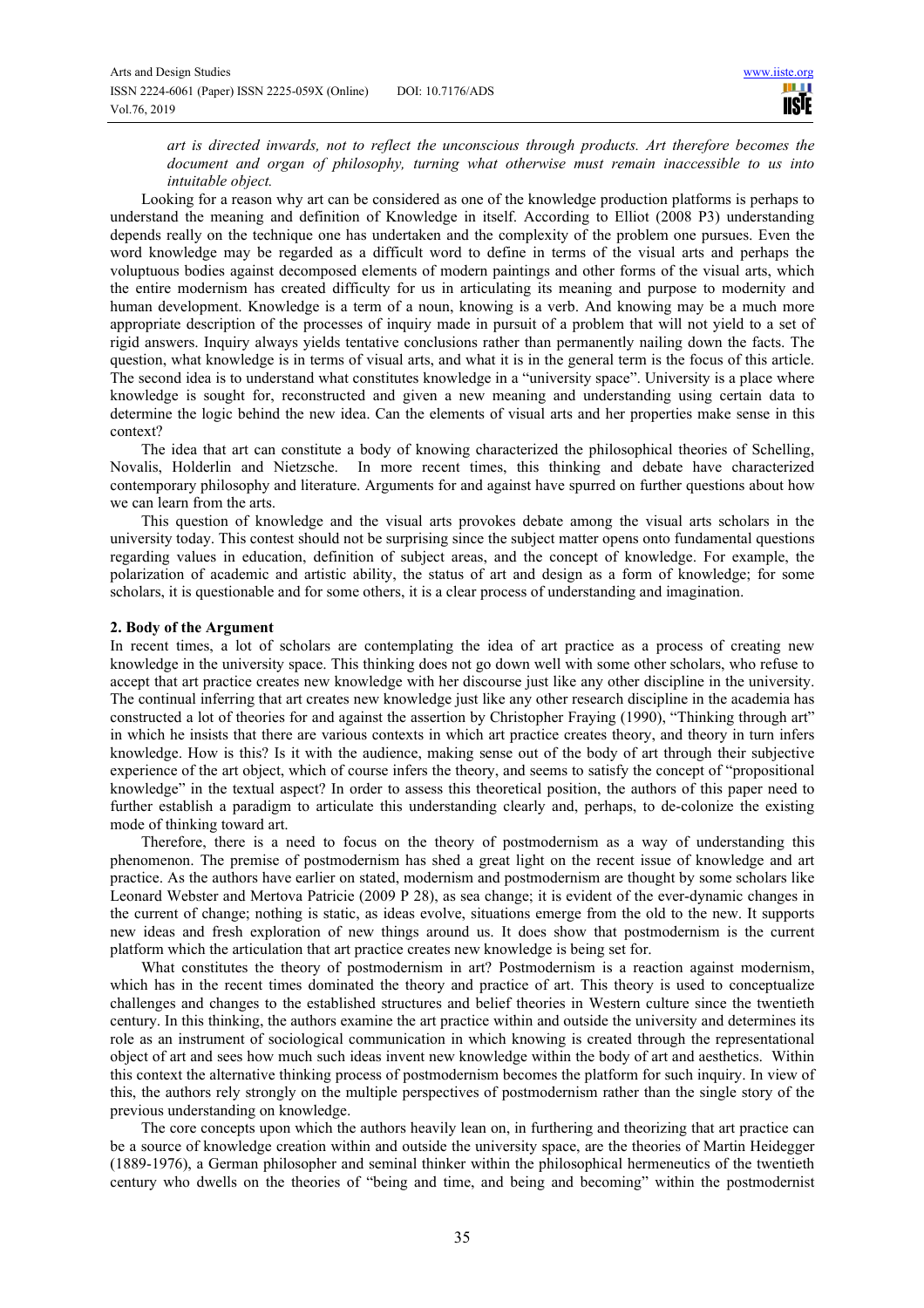ideology and phenomenology concept. What is "a being" or perhaps "Dasein" in the theories of Heidegger? "Being" is the essence and the focus of our inner search in all we do in life and the sociological interactions between us and the universe in the larger perspective. Knowledge is the gained experience of such interaction between the being and the universe in other words, Heidegger calls this experience, "earth and the world", the emerging tension between earth, which is the physical representation of self and other tangible material in existence and the world which is the representation of the sublime and the essence within and around us that defines and contextualize one's activities within this material existence called earth. Painting as a component of art seems to fit the process of bringing unknown to known using the physical elements like lines, space, and colours to realize the world within and around the artist and release certain level of understanding which can be contextually as "knowledge" by reading the subjective experiences these components of art bring to bear by engaging with them*.*

The challenge by James Elkins (2006: P 241) about whether or not the work of Pablo Picasso "Les Demoiselle d'Avignon" (1907) contributes to the field of knowledge, is a thought which the article seeks to reexamine and justify its contribution to the field of knowledge in the visual arts. A careful examination of the narrative within Elkins' context of knowledge is scary and worrisome to contend with. Elkins (2006) seems to believe that knowledge must come in the mode of a scientific inquiry, dealing with variables and measurements of data. This is probably so, however, it does not represent the humanistic inquiry which painting or other forms of visual arts would have found a support in. But constantly Elkins fails to produce a clear reason why the narrative sequence in painting or text cannot be called knowledge. Picasso's work "Demoiselle d Avignon" interpreting the Ladies of Avignon, however, was a reflection and understanding of the ladies of Avignon by Picasso; this he did by reflecting upon his aesthetic explorative elements imbibed from other parts of the world in explaining his confrontation with visual imageries of Avignon. This painting has in no small measure revealed the social status of the ladies of Avignon within a given period.

Therefore, it is necessary to assume that visual arts could be referred to as "a knowledge creating process". Webster, Leonard and Markova Patricia (in Irokanulo, 2017: 58) explain that, knowledge in modernistic terms has its philosophical origin at the time of the Reformation around the 1600s, and draws its origins from the works of philosophers, such as Descartes, the seventeenth–century Roman Catholic philosopher, who was seeking a tool to define truth and knowledge in terms of a belief in God and Christianity. His premise, "I think, therefore, I am" suggesting that knowledge is from the stream of human species and its understanding of the elements of creations the "earth" the human expressions of it; it should be seen from the perspective of human activities, and expression therein. In this light, painting as a form of knowledge finds its root within this understanding.

Art is like a human consciousness or in the understanding of the Hegelian theory as an "ever evolving concept that moves toward realizing the big idea" which is the cosmic reality; her merit cannot be contextualized within the understanding of human reality alone, because art evolves beyond it to a place of thought and abstraction that brings forth new ideas and knowing. Sartre's philosophy of existentialism radically re-thinks the self and relation to the material world, and the subsequent interaction between the self and the material world and the experience therein. Martin Heidegger sees this as being and time as being reaction or changes within time and space, but still retain the self who is the (being). Whereas Platonic and Cartesian epistemologies assert that human beings have their innermost nature, including their being, determined in advance of experience by metaphysical essence according to Plato or pure rationality according to Descartes.

Existentialism declares that individuals constructs themselves and the world through action; an abiding determinative moral agency. Sartre (in Quinn 2009) out rightly rejects the thinking that we are defined and motivated by a priori concept or essences; the act is everything. It is only through the active transformation of our essences: the act is everything. Behind the act there is neither potentiality nor hexes nor virtue. Rather, it is through the active transformation of or engagement with the material world that people acquire meaning that constructs knowledge. This is to say that we are like a pure empty vessel; we know what we know through social construct.

Picasso was able to create knowing focusing on the subject of the ladies of Avignon to bring about aesthetic elements from another part of the world in a visual dialogue to recreate new understanding of the human figurative concept in the European two hundred years of pictorial ideology existence and evaluate the moral and social status of the ladies of Avignon. In that regard creating a kind of knowing in the society.

In this light, lets us look at one of the components of visual art as a tool in accessing truth within the human reality. Drawing is one of such components in visual Arts and a powerful tool of communication. It has the ability to convey both symbolic and emotional messages to its audience. According to Hills (in Irokanulo and Gbaden, 2015: P 43) drawings reveal and manifest the creative mind in a material process of capturing subjective reality in an act of meditative exorcism of order, a courting of artistic ideas; above all it is a lean instrument of visual formulation and the vortex of artistic sensibilities; so does the performance act play a postmodern approach in the visual arts.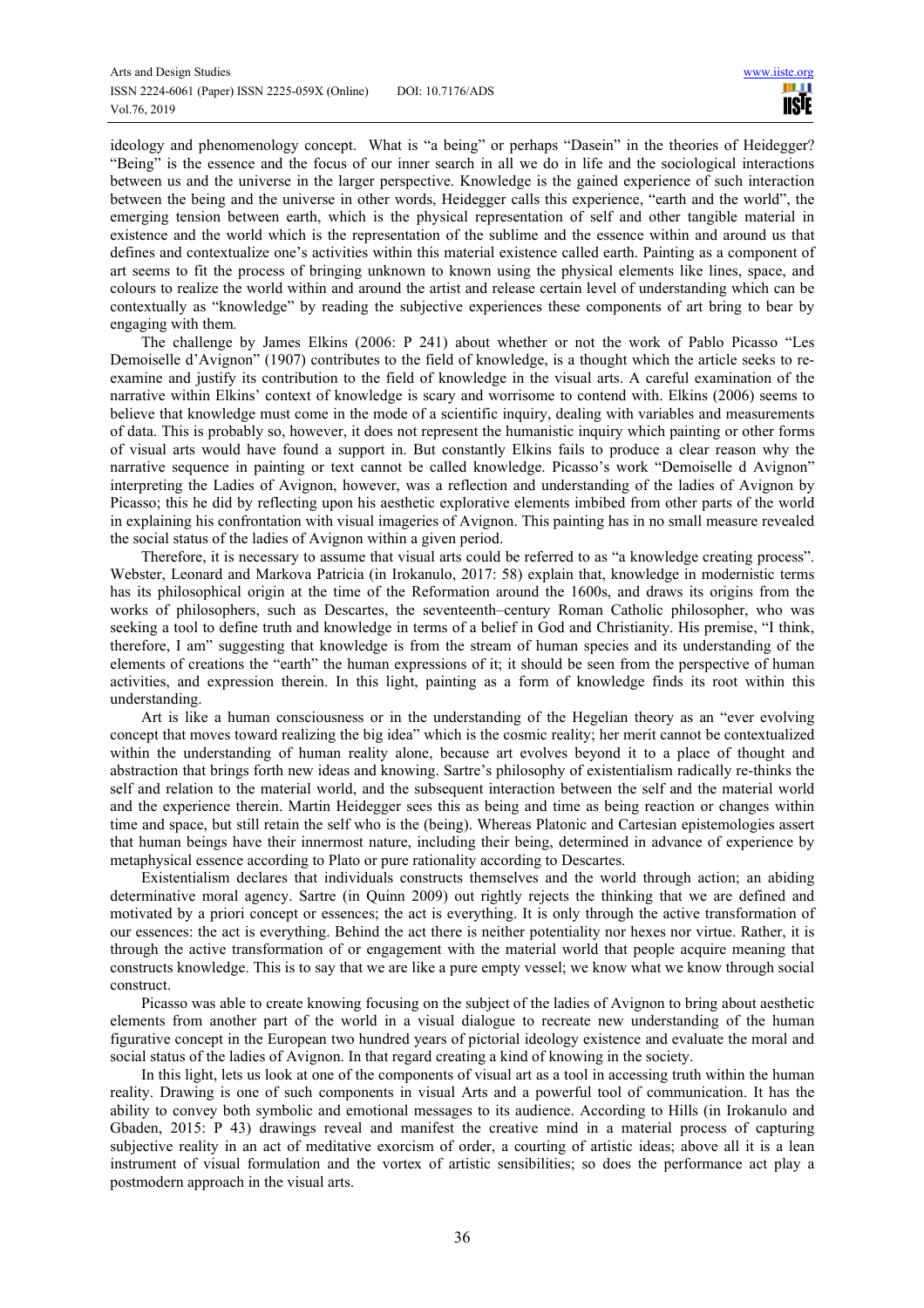For some artists and perhaps architects drawing in their sketch-pads are not just a place for another drawing but a place to order thoughts and visual articulation together for the creation of visual knowledge. It is a clear, practical way of examining a problem and getting through the obstacle to solving it, this is knowledge in action. Some visual artists in the current explorative processes have taken strongly to expressing through Performance in public spaces. This, they believe, would provoke a sociological reaction from the public. "Knowledge" in the visual arts could be seen from the perspective of the theories of Heidegger where he insists that art is not complete until the audience partakes in the creation of such aesthetic or art form by negotiating and critiquing the object of art. This, they believe would bring home the critical thinking that art is a conversation between the object and her audience, which in turn creates knowing within the human space.

It is within these two concepts of the audience and the art object that a conversation is located and knowing emerges. In essence, "the fine art object" become where knowledge is constructed from continuous dialogue with the object of art. In this view, art creates knowledge because of her three-part stances, which are: "art and her address", "art and her subject matter" and "art and dialogue". Within these contexts, art creates knowing. This idea takes us back to Heidegger's "being and time"*,* which allows the conscious contemplations on subject matter and the time of the dialogue.

In a careful and methodological study of people and how they react to art as an event, especially drawing, Odun Orimolade, a drawing and painting lecturer at the renowned Yaba College of Technology, Yaba, Lagos, Nigeria, who recently has taken to performance to reveal some critical knowing to her audience has decided to create a performance using the elements of art, which are drawn as an act of performance. Orimolade herself has taken to performance as a tool of visual expression and re-examining the physical reality as a continuation of one's illusive understanding of reality. The artist intends to challenge the structure of human learning through her drawing and hopes to bring new ideas of the given subject matter, 'drawing' and its constructive intent upon the human idea of knowledge.

She brings to bear her subjective understanding of drawing within the context of the movement of her body as she creates lines to represent real life situations; subjecting her body in the context of representing and contextualizing illusion within the embodiment of lines in a drawing. She, therefore, brings both drawing and performance to unite in one single body of expression. Both performance and drawing become strong tools of expressions in creating awareness in the present postmodern context. One of the two authors of this discourse wrote some things some years back when she (Odun Orimolade) was still engaged in her subconscious reaction on images from her reading of "the forest of a thousand demons" by Daniel Fagunwa (1951). She has grown from her subconscious reactions to fantasy to perhaps social criticism, using her body as a tool to reveal and create knowledge within the understanding of the public.

The medium of art and the medium of illusion are united in visual art, and the cognitive element of the works can neither be directly nor immediately inherent to them, this is true to Odun Orimolade's performance at the Lagos City Hall 2016 perhaps brings the female body in a perspective once again, the history of art has shown how artist engaged the female body as a tool of aesthetic discourse which might have been responsible for the 1970s women artists began expression using the female body as the centre of their artistic expression, the status of the female body provokes contexual debate in the history of art which has influence women's movement and the impact of new knowledge about aspect of women lives that should be reconsider when critiqueing their art (Alexandra Howson 2005:46). Away from this debate Orimolade engage her body as an incubator of drawing in her performance entitled "drawing as a medium of performance"*.* With that performance, her body becomes the medium of reflection which began to question some of our previous understanding of the concept of "drawing" in that performance, she set to re-school our thoughts towards the component of communication which is "drawing". Her body recreates the process of drawing for the audience to unconceal and reconsider the content truth and the artistic power of "drawing" as a tool for creating knowledge to the audience. This article explores how the artist uses her performance to create knowledge in some respect. Her performance intends most time to expose hidden meaning that most times would not be seen in a surface contemplation. It brings to bear philosophical issues and deep contemplation on the subject matter which is performance art of which drawing as a component and also a means of communication. If philosophy is the study of truth, then of course visual Arts interpret that essence.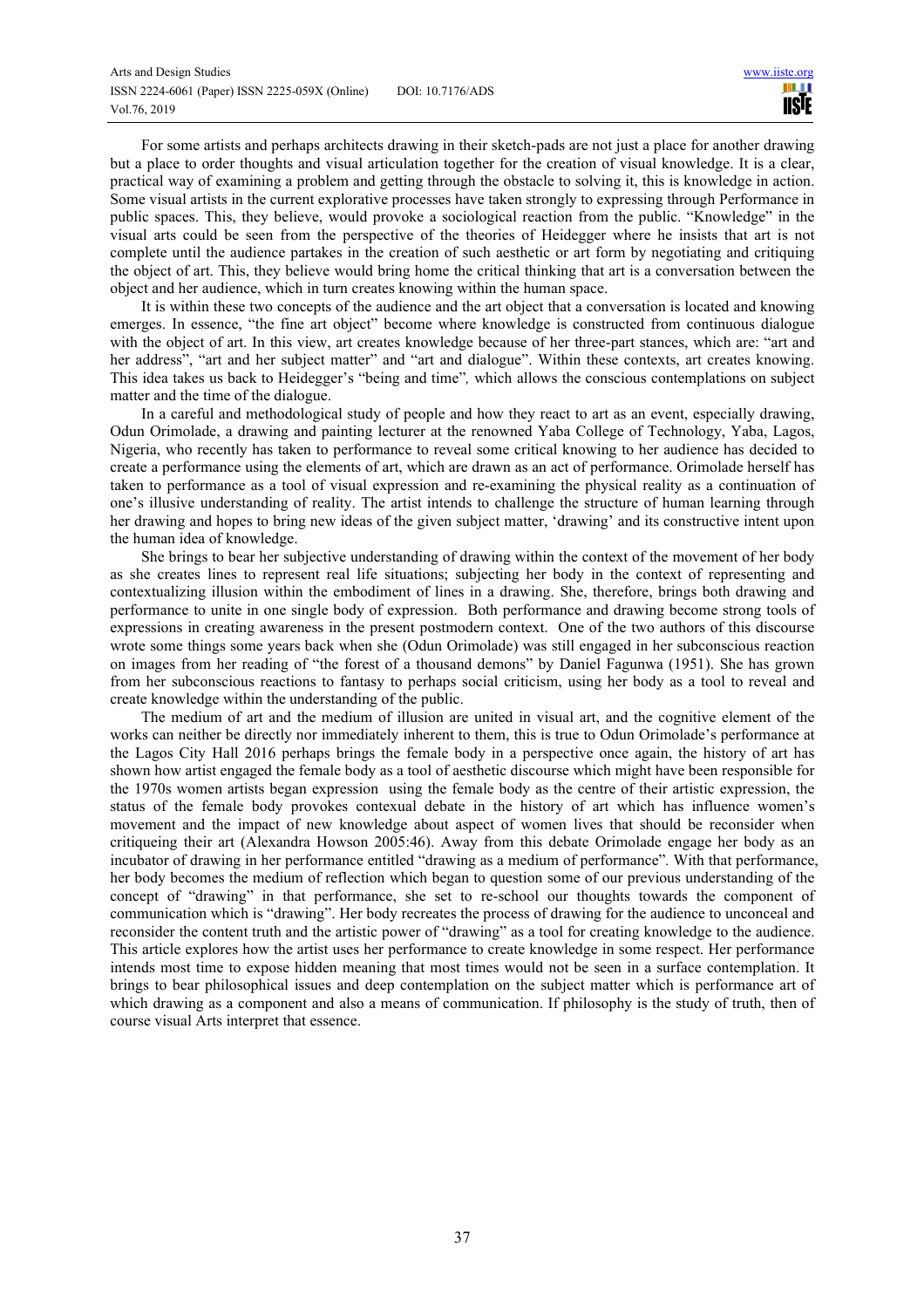

Figure 1, **Odun Orimolade**, "Drawing as performance", at the quadrangle of the Lagos City Hall, 2016, live performance.

The understanding of what knowledge is forms a critical debate within the context of humanism which has given rise to knowing from different modes of human intelligence. It would be interesting to perhaps in our journey of knowing what constitutes knowledge as a being within a parameter of the visual arts and as a mode in which knowing would come to bear on the intelligence of humanity. To look at the understanding of Martin Heidegger's theory of existentialism and being and time, as a perspective of understanding the human knowledge away from scientific quantitative analysis advocates numbers and measurement as a way of knowledge.

In view of searching for the meaning of knowledge within the humanities, this article considers why Atiku Jelili, an academically trained sculptor who graduated from the prestigious Ahmadu Bello University, Zaria in 1997, has established his representational thought within the construction of the body of the art and his lived experience. He was arrested at one of his performances in Lagos State in 2016. His performance (which is the art object and the dialogue with the audience) was said to have provoked and annoyed the sitting Oba (local king), of Ejigbo in Lagos mainland. Atiku exposed his hidden terrible attitude toward the people, he rules over. Atiku insists that performance to him is a process of self-de-colonialization since the object of art in Africa is created to be performed not to be viewed like the Western art, performance becomes a dialogue with other cultures to create a hybrid and new energy, new knowing that allow socialization of the new order that opened a new discourse. Performance becomes the revealing of the concealment by the artist. These facts were unconcealed to the public to mentally subject the experience of Atiku performance to check the critical debate on what is true and false. This again is left to the mental capacity of those who experienced the artist's performances to decide. In this, the performance was able to lead the public on certain insight to create an independent, self-knowing and a fresh construction of new knowing regarding the doings of their local chief and perhaps got the public acquainted with his corrupt practices in the land.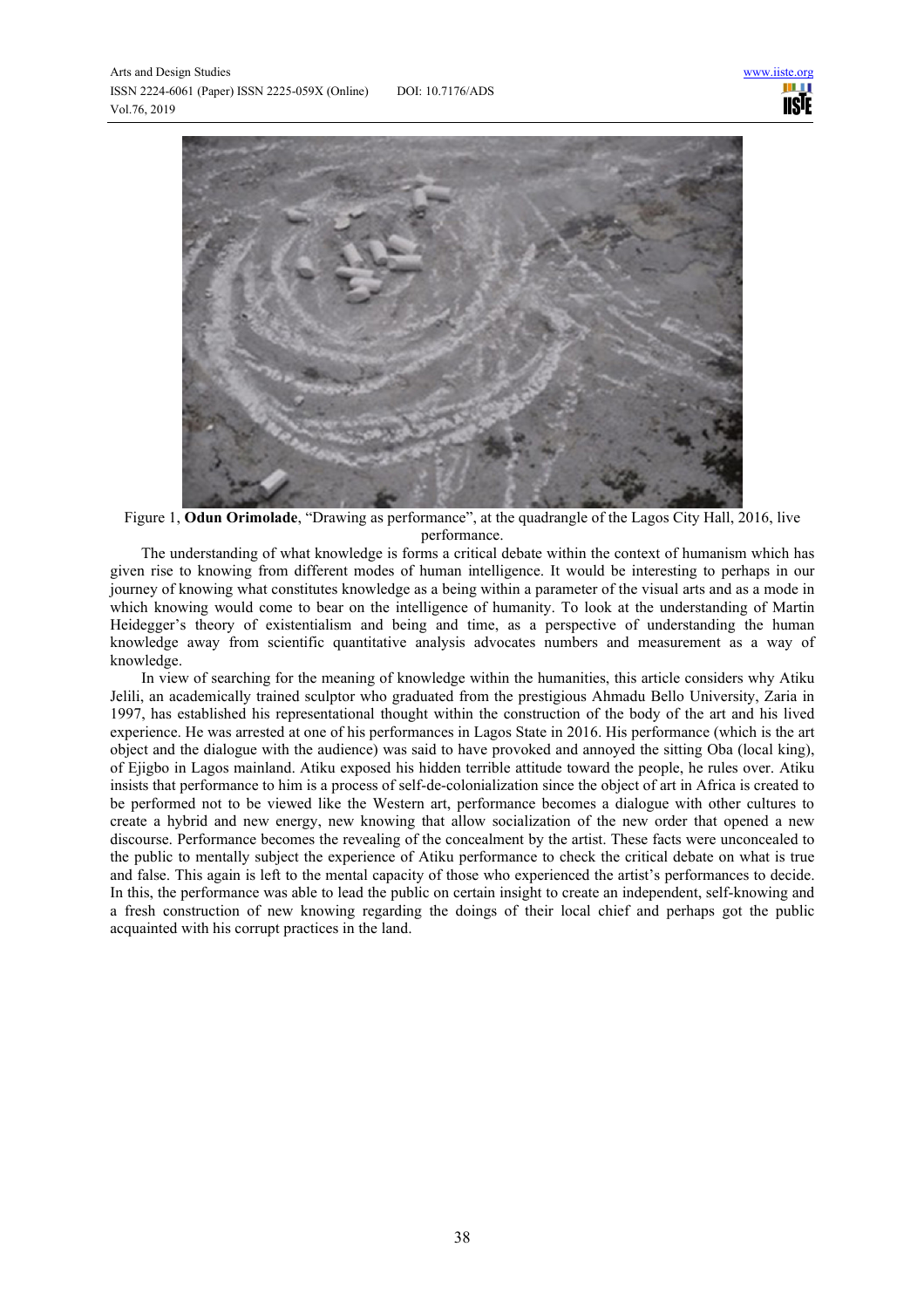

 Figure 2, **Jelili Atiku** in preparation of "*Mama say make I dey go she dey my back",* 2017; Courtesy of Gabriel Saigado

The theories and methodological processes of art have been a key issue in understanding whether or not art can create new knowledge within and outside the university community. According to (Bakhtin in Irokanulo 2014 P 47) Art creates knowledge within the three folds which are: thinking, making and writing, meaning art object and text they are interwoven into the process of creating new knowledge. Each of these three is enfilade to the other in that a creative space and force is brought to bear.

Let's turn to yet another component of the visual arts as a source of knowledge in the context of the humanism that allows the character and attitude of a man to constitute knowing within the parameter one sought to see and understand knowledge. The exploration of painting by Emmanuel Irokanulo in his doctoral dissertation can exemplify new knowing in painting that can be a source of understanding of this article.



Figure 3, Emmanuel Irokanulo, "The Conference", 2010, Oil on canvas, 135x135cm. (Source: unpublished doctoral dissertation, Ahmadu Bello University, Zaria, 2014)

The artist's engagement with shadow as a subject in the painting is phenomenological in nature; it is different from the previous age's encounter with the shadow of an object of light and shade in painting. It is a reconstruction of shadow as it confronts the imagination of the artist-researcher in a research in painting. The study captures and narrates a personal engagement with shadows as a source of inquiry in painting. This idea reflects his cultural belief on shadow of people Eastern Nigeria. In this context, it is a process of revealing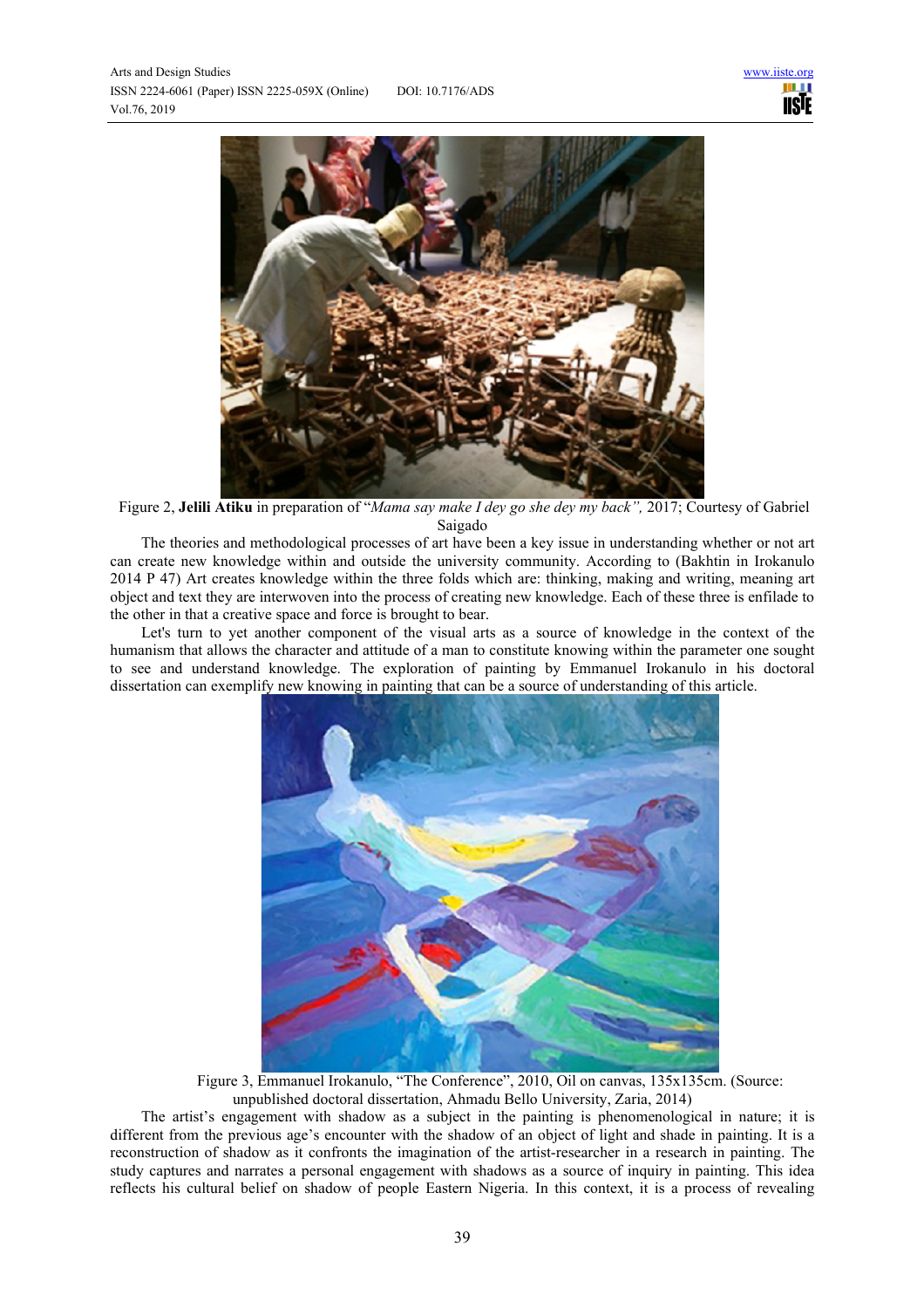hidden ideas like the earth in "Heideggerian" aesthetic philosophy, while the concealed contextualized world. Still in the understanding of theories of Heideggerian aesthetics this concept is realized by the use of painting as focus on visual inquiry. This new thinking focuses on colours, space and objects and its subjective character, which brush textures, bring to bear by open value composition on the canvas to determine shadowing as a subject in aesthetic discourse.

The painters of the fifteenth and sixteenth century, through to the nineteenth century, employed shadows in their various paintings. Shadows served as an appendage in explaining the effect of light on objects in the environment. Artists like Caravaggio (1571-1610) and Rembrandt (1606-1669) and a host of other Dutch painters employed the effect of shadows in creating their paintings. In the nineteenth century, several of the artists including Claude Monet (1840-1926) attempted to capture the illusion of time and its effect on the environment. Till date, that has been the effect of a shadow in painting. The thinking in this study is to look at the shadow differently from the previous ages. Attention is turned to the theory of Gauguin. Unlike any other impressionist or the post impressionists, he did not employ shadows in his paintings, but saw them as separate entities that could manifest new thinking and idea. In his letter to Emily Bernard (1888) he affirmed that... "Instead of a figure if you put the shadow only of a person; you have found an original starting point".

Gauguin presented an idea that shadow, after being studied, can lead to new understanding and design in painterly composition. He persuaded us to consider a composition where we have interactions between human figures with other elements of design. Instead of a human form, the shadow should be included in a composition. This was a new development which led to a new perspective in painting composition. Images that shadows create under this effect of light would be of interest because they bring us face to face with the Igbo mythology of multiplicity of the self specifically, the *Onyinyo* (in Igbo language shadow or image), "philosophy of the essence of the being".

The way these images appear in our perceptual reality under induced light, and how the individual mind interprets them will be of interest to us and not necessarily the physical appearance of any shadow. Imagery derived from shadow brings to bear on the critical contemplation and theorization on the multiplicity of the self in Igbo metaphysical understanding creating a sort of sublimity of shadow. This is imitated by the multiple shadows cast from various light sources. One wonders if shadows in themselves could not be the major focus in painting as a narrative element included with or without objects or human images. Is it not possible that the shadow from induced or simulated light can create imagery that are quite challenging; should not relieving them from original objects that created the shadows become the concept of a painting? Could this concept develop into more complete images that represent visual thinking and perception of subjective reality? Is it possible to separate shadows from its material subject that cast it for the purpose of painting? The researcher would see if this theory is realizable and test its efficacy in painting composition. In this context new thinking and imagination which of course leads to understanding has been constructed within the painting space. According to Kantian philosophy in the third critique judgement states that understanding leads to reasons. In this faculty aesthetic imagination can lead to the construction of knowledge.

The wall hangings created by Blaise Gundu Gbaden for his doctoral thesis have in a profound way explored this knowledge generating philosophy from a fecund postmodernist perspective. Employing fabric as the major medium of expressing the ills and aspirations of human society (which he alludes to as social fabric) he creates kinetic paintings that provoke a series of dialogues with the audiences who encounter his art. Blaise believes that the fabric, which is also a nerve centre of human ability, has been polluted, and how to fix it is his major concern, therefore he seeks to enlighten the general public with the mindset of determining change (Jonathan and Gbaden, 2018:123).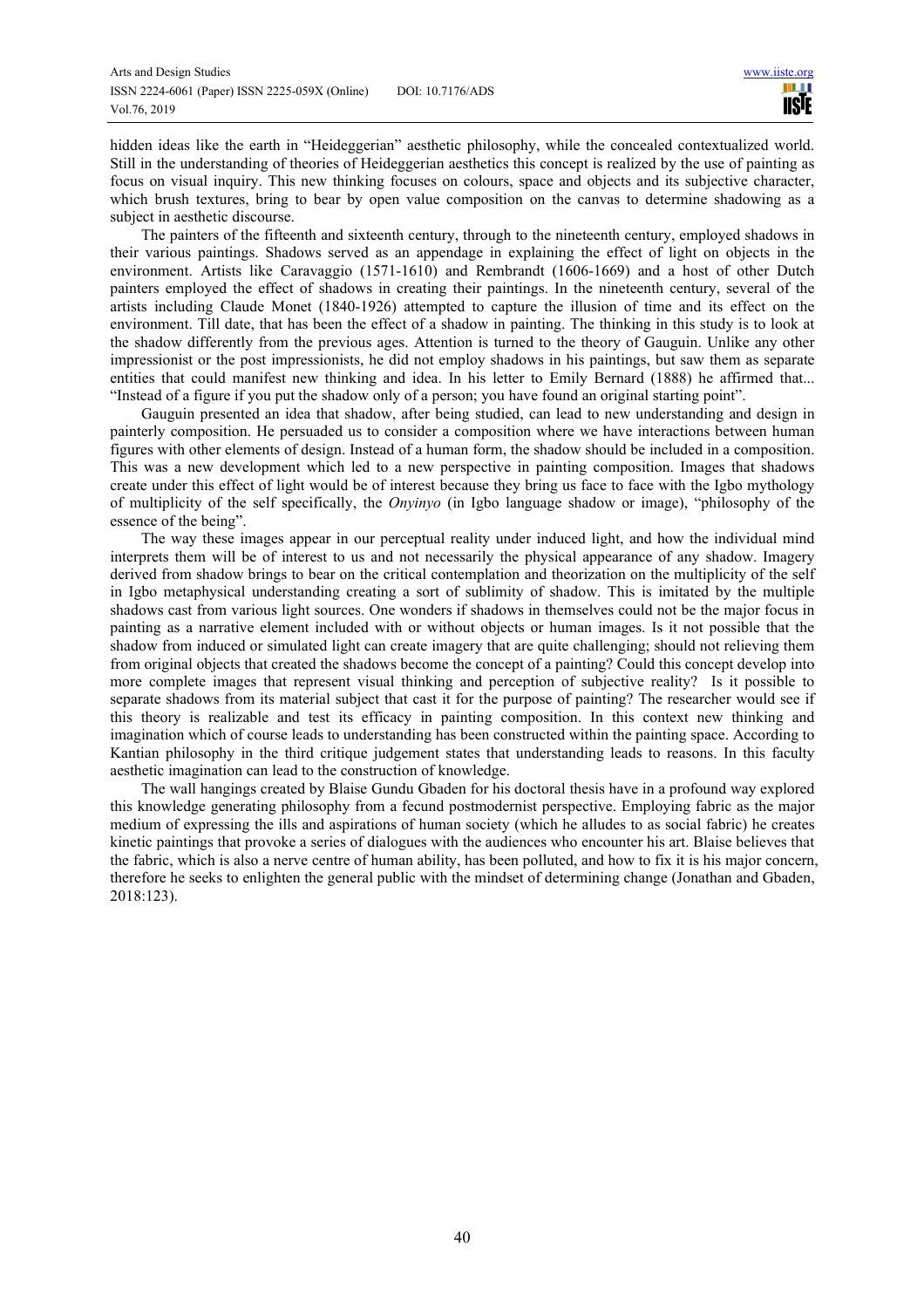

Figure 4, Blaise Gundu Gbaden, "Wall of Racism", front view, 2010, hanging, canvas, acrylics and ropes, 305cm x 550cm (Source: Gbaden 2014)

Gbaden began his argument by introducing " painting" to the public not on canvas though, rather as a basic feature of daily living using painting to be comparable to the sociological factor the society depicting the rich, the poor and the struggling state of the country and her frustration bring painting to the grassroots people away from the rich. The frenetic engagement in "Wall of Racism" attests to the fact that the new PhD in studio art introduced into Nigerian universities have been able to produce artists who can engage new theories and knowledge fields for the growth of the visual arts. This is essentially true for the painters Irokanulo and Gbaden who are graduates of such a degree programme.

# **3. In Conclusion**

These four examples within the body of this article from Orimolade, Atiku, Irokanulo and Gbaden have indeed shown that the visual arts create knowledge from the perspective of humanism; the components of the visual arts have been brought to bear in a re-examination of the old ideas into yet another understanding, which bring fresh thinking and understanding of the old into a new concept and thinking. The idea of knowledge in the humanities differs so much from the sciences where knowledge means a quantitative analysis of data, and data must be evaluated and analysed to formulate a theory and experiment.

The tension between art practice and its experience and argument from the perspective of epistemology continues to heat up debates for and against "what knowledge is" and if visual arts can create knowing using images and movement in performance act? Can art produce propositional knowledge that can be justified with the concept of truth and belief that art seeks to create academic understanding of knowledge. Importantly, can this mode of knowledge satisfy the acceptance of knowledge in the context of the university? Within the context of the humanity and perhaps the social sciences, we have seen how "critical theories" of the German Frankfurt school and "visual culture" which is the hybrid of the popular American culture and the multimedia are used as elements to diagnose the elements and perhaps, Picasso's construction of the ladies of Avignon as a critical social discourse in visual art have indeed created criticality of knowledge within the human activities and spaces, which the visual arts and the literal studies have clearly exemplified in our contemporary culture.

### **References**

- Andrew, B. (2003), *Aesthetics and Subjectivity: from Kant to Nietzsche (second edition),* Manchester University press, Oxford Road, Manchester M139NR, UK.
- Chipp, H.B., Selz, P., and Taylor, J. C. (1968), *Theories of Modern Art: A Source Book by Artists and Critics*, Berkeley: University of California Press.
- Elkins, J. (2006), "Afterword on beyond research and new knowledge" in *Thinking Through Art: reflections on art as research*, edited by Macleod, Katy and Holdridge 241—247, Routledge 2Parks Square, Milton Park, Abingdon, Cixon Ox14 4RN Simultaneously published by Routledge, 270 Madison Ave, New York, NY 10016, USA and Canada.
- Elliot, E. (2008), "ART AND KNOWLEDGE" in *Handbook of the ARTS in Qualitative Research*, edited by 3—13 J. Gary Knowles and Cole, L. Ardra published Sage Publications Ltd. 1 Oliver's Yard 55 City Road, London ECITY ISP United Kingdom.